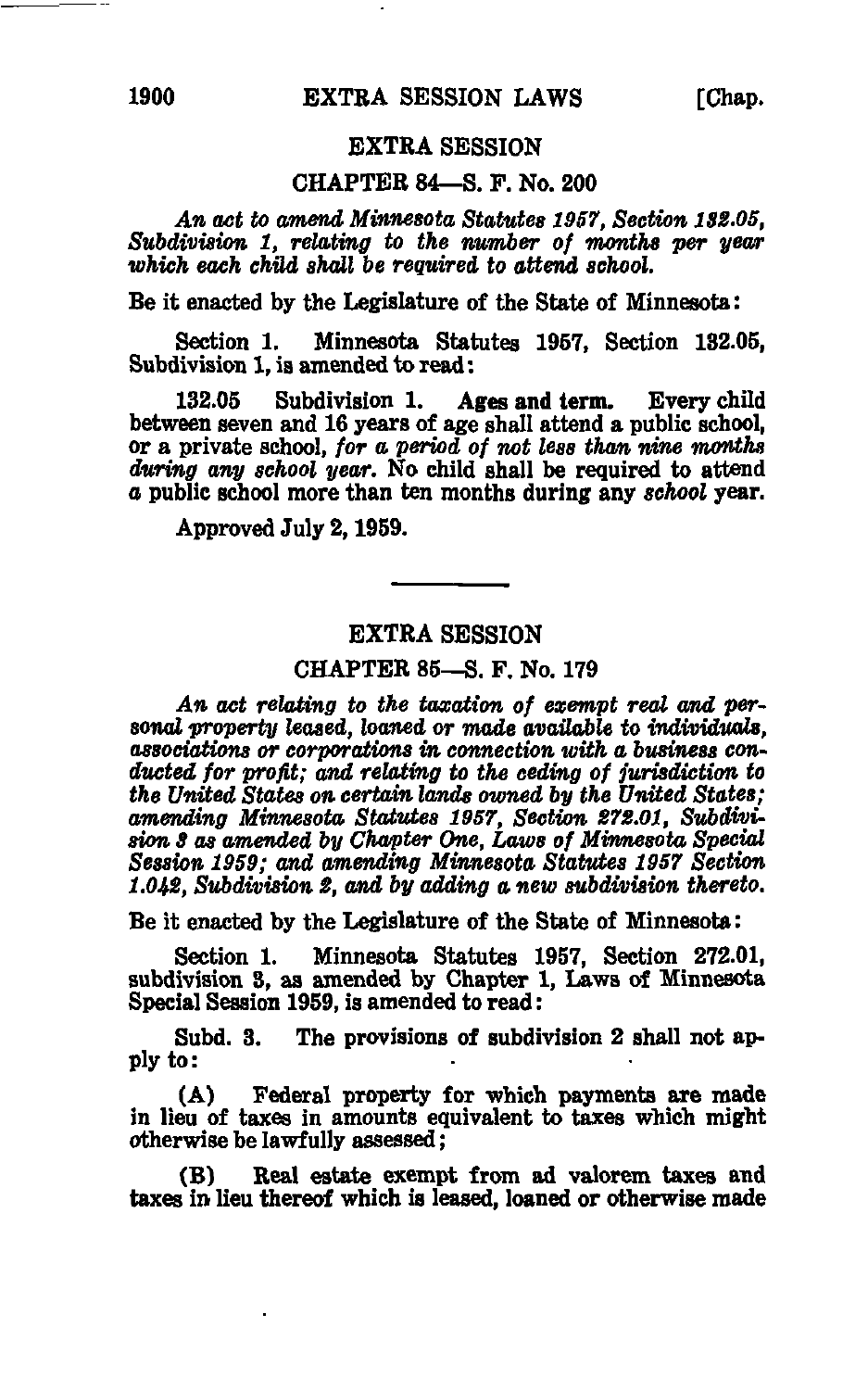available to telephone companies or electric, light and power companies upon which personal property consisting of transmission and distribution lines is situated and assessed pursuant to sections 273.37, 273.38, 273.40 and 273.41, or upon which are situated the communication lines of express, railway, telephone or telegraph companies, and pipelines used for the transmission and distribution of petroleum products;

(C) Property presently owned by any educational institution chartered by the territorial legislature;

(D) Inventories of raw materials, work in process and finished goods and machinery and equipment owned by the Federal government and leased, loaned or otherwise made available and used by private individuals, associations or corporations in connection with the production of goods for sale to the Federal government,

Sec. 2. The provisions of section 1 shall apply to taxes for the year 1959 and subsequent years.

Sec. 3. Minnesota Statutes 1957, Section 1.042, subdivision 2, is amended to read:

Subd. 2. Jurisdiction ceded to United States. So far as jurisdiction, exclusive or partial, in or over any land or place in this state now owned or hereafter acquired by the United States for any purpose specified in subdivision 1 heretofore has been accepted or hereafter is accepted by the head or other authorized officer of any department or independent establishment or agency of the United States as provided by the laws of the United States, such jurisdiction is hereby ceded to the United States, subject to the conditions and reservations of subdivision S. When the premises abut upon the navigable waters of this state, such jurisdiction shall extend to and include the underwater lands adjacent thereto lying between the line of low-water mark and the bulkhead or pier-head line as now or hereafter established.

Sec. 4. Minnesota Statutes 1957, Section 1.042 is amended by adding a new subdivision 3 as follows:

Subd. 3. Conditions and reservations. The right of the state to cause its civil and criminal process to be executed in any such land or place is hereby reserved to the state. The state further reserves the right to impose the following taxes:

(A) an income tax on persons residing in such land or place or receiving income from transactions occurring or services performed in such land or place;